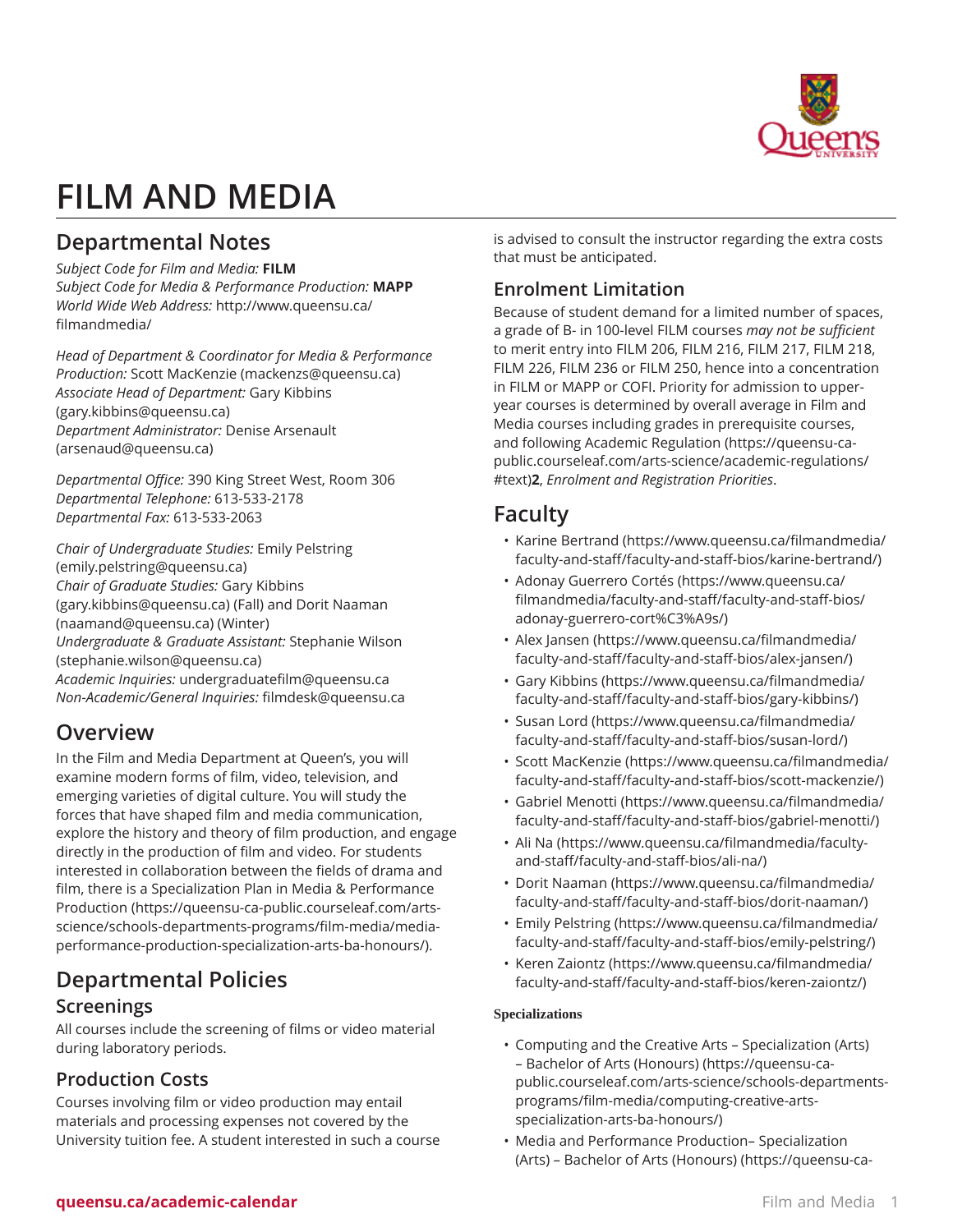

[public.courseleaf.com/arts-science/schools-departments](https://queensu-ca-public.courseleaf.com/arts-science/schools-departments-programs/film-media/media-performance-production-specialization-arts-ba-honours/)[programs/film-media/media-performance-production](https://queensu-ca-public.courseleaf.com/arts-science/schools-departments-programs/film-media/media-performance-production-specialization-arts-ba-honours/)[specialization-arts-ba-honours/\)](https://queensu-ca-public.courseleaf.com/arts-science/schools-departments-programs/film-media/media-performance-production-specialization-arts-ba-honours/)

# **Major**

• [Film and Media – Major \(Arts\) – Bachelor of Arts \(Honours\)](https://queensu-ca-public.courseleaf.com/arts-science/schools-departments-programs/film-media/film-media-major-arts-ba-honours/) ([https://queensu-ca-public.courseleaf.com/arts-science/](https://queensu-ca-public.courseleaf.com/arts-science/schools-departments-programs/film-media/film-media-major-arts-ba-honours/) [schools-departments-programs/film-media/film-media](https://queensu-ca-public.courseleaf.com/arts-science/schools-departments-programs/film-media/film-media-major-arts-ba-honours/)[major-arts-ba-honours/\)](https://queensu-ca-public.courseleaf.com/arts-science/schools-departments-programs/film-media/film-media-major-arts-ba-honours/)

# **Joint Honours**

• [Film and Media – Joint Honours \(Arts\) – Bachelor of Arts](https://queensu-ca-public.courseleaf.com/arts-science/schools-departments-programs/film-media/film-media-medial-arts-ba-honours/) [\(Honours\)](https://queensu-ca-public.courseleaf.com/arts-science/schools-departments-programs/film-media/film-media-medial-arts-ba-honours/) ([https://queensu-ca-public.courseleaf.com/arts](https://queensu-ca-public.courseleaf.com/arts-science/schools-departments-programs/film-media/film-media-medial-arts-ba-honours/)[science/schools-departments-programs/film-media/film](https://queensu-ca-public.courseleaf.com/arts-science/schools-departments-programs/film-media/film-media-medial-arts-ba-honours/)[media-medial-arts-ba-honours/\)](https://queensu-ca-public.courseleaf.com/arts-science/schools-departments-programs/film-media/film-media-medial-arts-ba-honours/)

# **General/Minors**

- Film and Media General (Arts) [Bachelor](https://queensu-ca-public.courseleaf.com/arts-science/schools-departments-programs/film-media/film-media-general-arts-ba/) of Arts ([https://](https://queensu-ca-public.courseleaf.com/arts-science/schools-departments-programs/film-media/film-media-general-arts-ba/) [queensu-ca-public.courseleaf.com/arts-science/schools](https://queensu-ca-public.courseleaf.com/arts-science/schools-departments-programs/film-media/film-media-general-arts-ba/)[departments-programs/film-media/film-media-general](https://queensu-ca-public.courseleaf.com/arts-science/schools-departments-programs/film-media/film-media-general-arts-ba/)[arts-ba/\)](https://queensu-ca-public.courseleaf.com/arts-science/schools-departments-programs/film-media/film-media-general-arts-ba/)
- [Film and Media Minor \(Arts\)](https://queensu-ca-public.courseleaf.com/arts-science/schools-departments-programs/film-media/film-media-minor-arts/) ([https://queensu-ca](https://queensu-ca-public.courseleaf.com/arts-science/schools-departments-programs/film-media/film-media-minor-arts/)[public.courseleaf.com/arts-science/schools-departments](https://queensu-ca-public.courseleaf.com/arts-science/schools-departments-programs/film-media/film-media-minor-arts/)[programs/film-media/film-media-minor-arts/\)](https://queensu-ca-public.courseleaf.com/arts-science/schools-departments-programs/film-media/film-media-minor-arts/)

# **Certificate**

• [Media Studies Certificate](https://queensu-ca-public.courseleaf.com/arts-science/schools-departments-programs/film-media/media-studies-certificate/) ([https://queensu-ca](https://queensu-ca-public.courseleaf.com/arts-science/schools-departments-programs/film-media/media-studies-certificate/)[public.courseleaf.com/arts-science/schools-departments](https://queensu-ca-public.courseleaf.com/arts-science/schools-departments-programs/film-media/media-studies-certificate/)[programs/film-media/media-studies-certificate/\)](https://queensu-ca-public.courseleaf.com/arts-science/schools-departments-programs/film-media/media-studies-certificate/)

# **Courses**

# **Film and Media (FILM)**

# **FILM 110 Film, Media and Screen Cultures Units: 6.00**

Introduction to analysis of film, television, new media and other related forms of contemporary culture. Includes classical and contemporary Hollywood cinema, Canadian film and television, and alternatives in international cinema. Course requirements include both written work and elementary projects on videotape. LEARNING HOURS 216 (24L;24Lb;36T;36Pc;96P). **Requirements:** Prerequisite None. **Offering Faculty:** Faculty of Arts and Science

# **FILM 200 Introduction to Video Game Studies Units: 3.00**

A survey course acquainting students with key concepts in video game studies and the basic methods of analysis. Exemplary works from the history of video games will be studied to introduce students to a series of themes pertinent to the ongoing theoretical and methodological development of video game studies.

LEARNING HOURS 108 (36L;24Lb;48Pc).

**Requirements:** Prerequisite Registration in a FILM, MAPP, or COFI Plan or (FILM 110 and permission of the Department). **Offering Faculty:** Faculty of Arts and Science

# **FILM 201 Transnational Media Units: 3.00**

This course examines transnational media practices and routes of circulation. The course shall examine the political, social, aesthetic, cultural, and economic natures of transnational media and their relationship to questions of globalization from a media studies approach. LEARNING HOURS 108 (36L;24Lb;48Pc).

**Requirements:** Prerequisite Registration in a FILM, MAPP, or COFI Plan or (FILM 110 and permission of the Department). **Offering Faculty:** Faculty of Arts and Science

#### **FILM 204 Introduction to Creative Industries Units: 3.00**

A broad introduction and overview of different creative sectors with a focus on the current state of industry and future projections, presented through a specially curated series of in-depth discussions with key professionals. LEARNING HOURS 108 (36L;24Lb;48P).

**Requirements:** Prerequisite Registration in a FILM, MAPP, or COFI Plan or (FILM 110 and permission of the Department). **Offering Faculty:** Faculty of Arts and Science

## **FILM 206 Research and Writing Methods for Film and Media Units: 3.00**

A series of interactive presentations and lectures instructing students in research methods, argumentative writing, and the design of effective audio-visual presentations. LEARNING HOURS 108 (36L;72P).

**Requirements:** Prerequisite Registration in a FILM, MAPP, or COFI plan or (FILM 110 and permission of the Department). Exclusion FILM 207.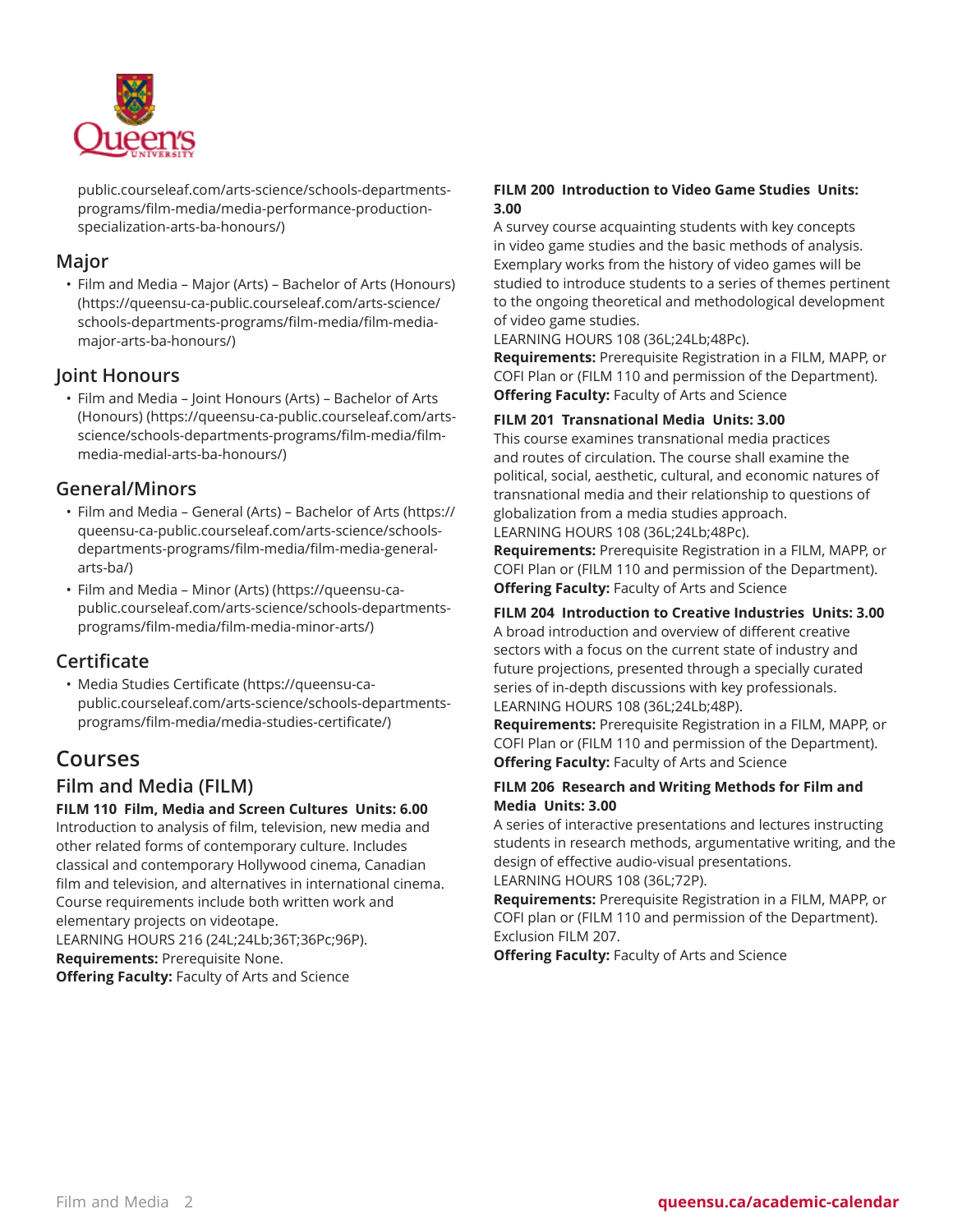

#### **FILM 207 Writing Foundations for Film and Media Units: 3.00**

This course cultivates effective reading, writing and presentation practices with an emphasis on writing strategies for students with English as an additional language, providing students with the necessary knowledge to navigate film and media studies at a Canadian University.

LEARNING HOURS 108 (36L;24Lb;48P).

**Requirements:** Prerequisite Registration in a FILM, MAPP, or COFI plan or (FILM 110 and permission of the Department). Exclusion FILM 206.

**Offering Faculty:** Faculty of Arts and Science

#### **FILM 210 The Horror Film Units: 3.00**

This course examines the emergence and continuing popularity of the horror film from a global perspective. It explores the history and transformations of the genre and the ways in which the horror film has been mobilized in popular media to address larger cultural, political, and sociological issues.

LEARNING HOURS 108 (36L;24Lb;48P). **Requirements:** Prerequisite Level 2 or above. **Offering Faculty:** Faculty of Arts and Science

#### **FILM 214 Mobile Communications Units: 3.00**

This course involves both media studies and production. Students will use their own mobile devices to complete a series of creative projects, while learning theoretical and practical aspects of mobile media communications. LEARNING HOURS 108 (36L;36O;36P).

**Requirements:** Prerequisite None. **Offering Faculty:** Faculty of Arts and Science

#### **FILM 215 Science Fiction Cinema Units: 3.00**

This course examines the emergence and continuing popularity of the science fiction film from a global perspective. It explores the history and transformations of the genre and the ways in which science fiction film has been mobilized in popular media to address larger cultural, political, and sociological issues.

LEARNING HOURS 108 (36L;24Lb;48P). **Requirements:** Prerequisite Level 2 or above. **Offering Faculty:** Faculty of Arts and Science

#### **FILM 216 Historical Inquiry Units: 3.00**

Introduction to historical research and analysis of narrative and other films. Examines works, from a range of periods and settings, and the conditions that shaped their production, circulation and reception.

LEARNING HOURS 108 (36L;24Lb;48P).

**Requirements:** Prerequisite Registration in a FILM, MAPP, or COFI Plan or (FILM 110 and permission of the Department). **Offering Faculty:** Faculty of Arts and Science

#### **FILM 217 Film and Media History and Theory Pre-1960 Units: 3.00**

This course offers an overview of the early history and theories associated with film and media, including studies of German Expressionism, Film Noir, Italian Neorealism, the Western, Experimental and Surrealist cinemas. The course also examines the rise of related media, such as radio and television.

LEARNING HOURS 108 (36L;24Lb:48P).

**Requirements:** Prerequisite Registration in a FILM, MAPP, or COFI Plan or (FILM 110 and permission of the Department). **Offering Faculty:** Faculty of Arts and Science

#### **FILM 218 Film and Media History and Theory Post-1960 Units: 3.00**

This course offers an overview of film and media histories and theories after 1960, including key cinematic movements such as la nouvelle vague, Yugoslav Black Cinema, New German Cinema, Third cinema, Bollywood, Fifth Generation cinema. The course also examines related media, such as gaming, television, video art, and digital media. LEARNING HOURS 108 (36L;24Lb;48P).

**Requirements:** Prerequisite Registration in a FILM, MAPP, or COFI Plan or (FILM 110 and permission of the Department). **Offering Faculty:** Faculty of Arts and Science

#### **FILM 220 Animated Feature Films from Disney to Ghibli Units: 3.00**

This course offers a historical, sociological, and theoretical framing and analysis of animated feature films produced by animation studios. The course will examine these beloved childhood classics as texts that are rich with ideological and political concerns.

LEARNING HOURS 108 (36L;24Lb;48P).

**Requirements:** Prerequisite Level 2 or above. **Offering Faculty:** Faculty of Arts and Science

#### **FILM 225 The Comedy Film Units: 3.00**

This course examines the emergence and continuing popularity of the comedy film from a global perspective. It explores the history and transformations of the genre and the ways in which comedy has been mobilized as a popular media to address larger cultural, political, and sociological issues.

LEARNING HOURS 108 (36L;24Lb;48P). **Requirements:** Prerequisite Level 2 or above. **Offering Faculty:** Faculty of Arts and Science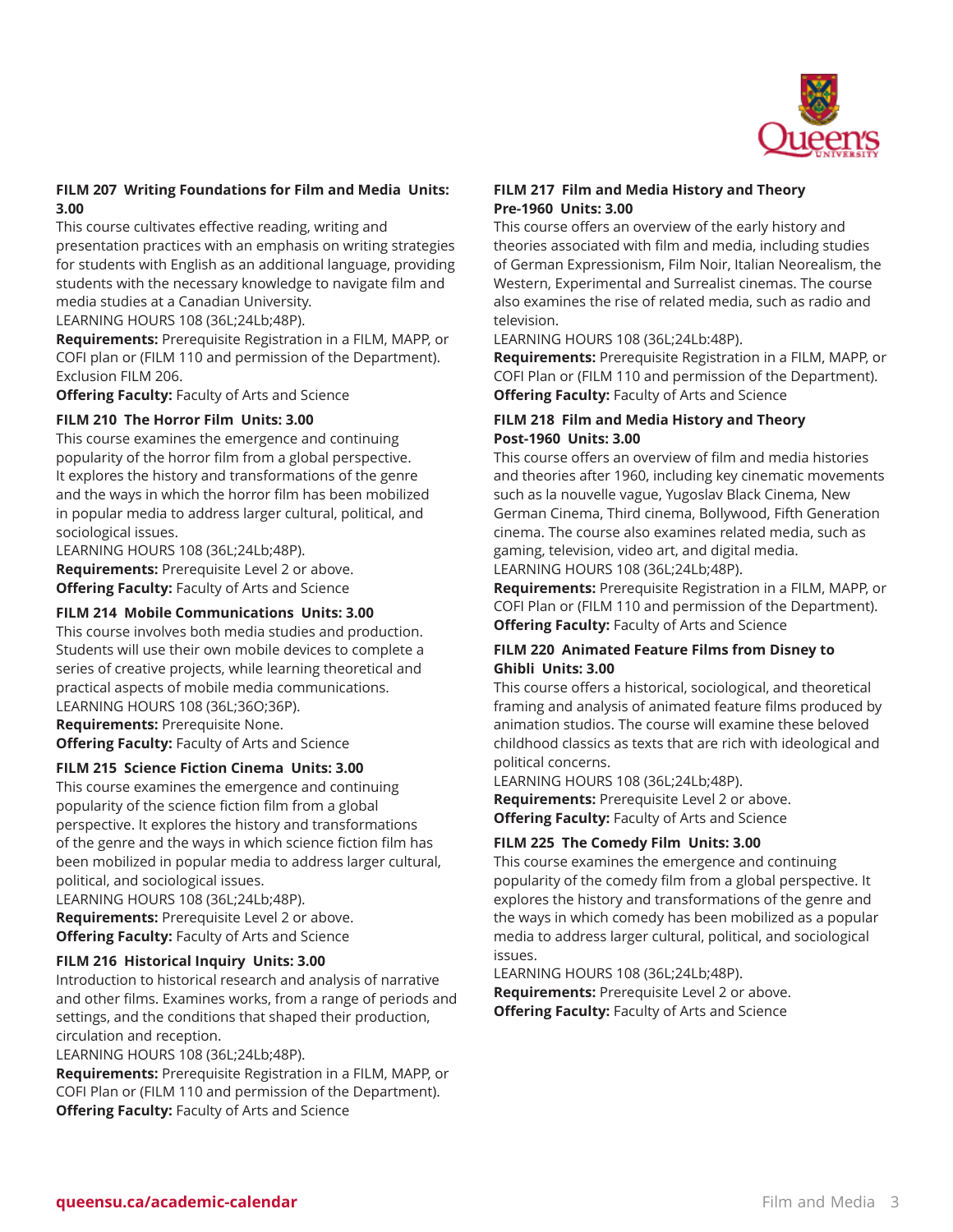

## **FILM 226 Critical Inquiry Units: 3.00**

Textual analysis of narrative and other films, including examination of formal, aesthetic, and narrative techniques and conventions, and their production of meaning in social and political contexts.

LEARNING HOURS 108 (36L;24Lb;48P).

**Requirements:** Prerequisite Registration in a FILM, MAPP, or COFI Plan or (FILM 110 and permission of the Department). **Offering Faculty:** Faculty of Arts and Science

#### **FILM 236 Media and Cultural Studies Units: 3.00**

Introduction to cultural and social theory of film and other media as it relates to the tension between citizenship and consumerism. Examines roles, functions, and impact of mass media technologies, institutions, and practices in both scholarly and practical forms.

NOTE Also offered online, consult Arts and Science Online (Learning Hours may vary).

LEARNING HOURS 120 (36L;24Lb;24O;36P). **Requirements:** Prerequisite None. **Offering Faculty:** Faculty of Arts and Science

#### **FILM 240 Media and Popular Culture Units: 3.00**

This course on the dynamics between media and popular culture takes an interrogative approach. It is organized around a series of questions that will introduce students to a range of key concepts in media and mass communication studies, with the goal of providing a theoretical structure to support critical analysis of contemporary cultural trends. NOTE Also offered online, consult Arts and Science Online (Learning Hours may vary).

LEARNING HOURS 108 (36L;36O;36P). **Requirements:** Prerequisite None. **Offering Faculty:** Faculty of Arts and Science

#### **FILM 250 Fundamentals of Media Production Units: 3.00**

A foundation in media production techniques relevant to graphic, sound, and moving-image formats. Topics include project design, technical workflow, and the aesthetic and social aspects of screen-based media. Students undertake several group projects in the first term and a major video production in the second term.

NOTE Production Supplies: estimated cost \$325. LEARNING HOURS 216 (48L;24Lb;60G;24O;60P).

**Requirements:** Registration in a FILM Major, FILM Joint Honours, MAPP, or COFI Plan.

**Offering Faculty:** Faculty of Arts and Science

# **FILM 257 Film and Media Concept Development Units: 3.00**

This course will explore the methods of film/mediarelated work that precedes pre-production, including the elaboration of primary concepts and ideas, research, and script development. The student will learn how to engage in research which is relevant, and how to develop primary concepts into workable scripts or project designs. NOTE This course is the prerequisite for FILM 312: Screenwriting.

LEARNING HOURS 108 (36L;36O;36P).

**Requirements:** Registration in a FILM Major, FILM Joint Honours, MAPP, or COFI Plan.

**Offering Faculty:** Faculty of Arts and Science

#### **FILM 260 Digital Media Theory Units: 3.00**

Survey of digital media theories and online mass communication practices, with emphasis on social and mobile technologies. Course considers the impact of digitalization on the creative and culture industries. NOTE Only offered online. Consult Arts and Science Online. LEARNING HOURS 120 (72O;48P).

**Requirements:** Prerequisite None. **Offering Faculty:** Faculty of Arts and Science

#### **FILM 300 Hollywood: The Dream Factory Units: 3.00**

This course examines Classical Hollywood Cinema from the early 1940s until its demise at the end of the 1950s. NOTE Also offered online, consult Arts and Science Online (Learning Hours may vary).

LEARNING HOURS 108 (36L;24Lb;48P).

**Requirements:** Prerequisite (Registration in a FILM, MAPP, or COFI Plan) or (FILM 236 or FILM 240 or FILM 260) or permission of the Department.

**Offering Faculty:** Faculty of Arts and Science

#### **FILM 301 Studies in Cinemas of the Americas Units: 3.00**

This course studies the cinemas of the Americas from critical and historical perspectives. It traces the aesthetic, technological and political changes in various film practices, and places those changes in the context of social and cultural histories.

LEARNING HOURS 108 (36L;24Lb;48P).

**Requirements:** Prerequisite Registration in a FILM, MAPP, or COFI Plan.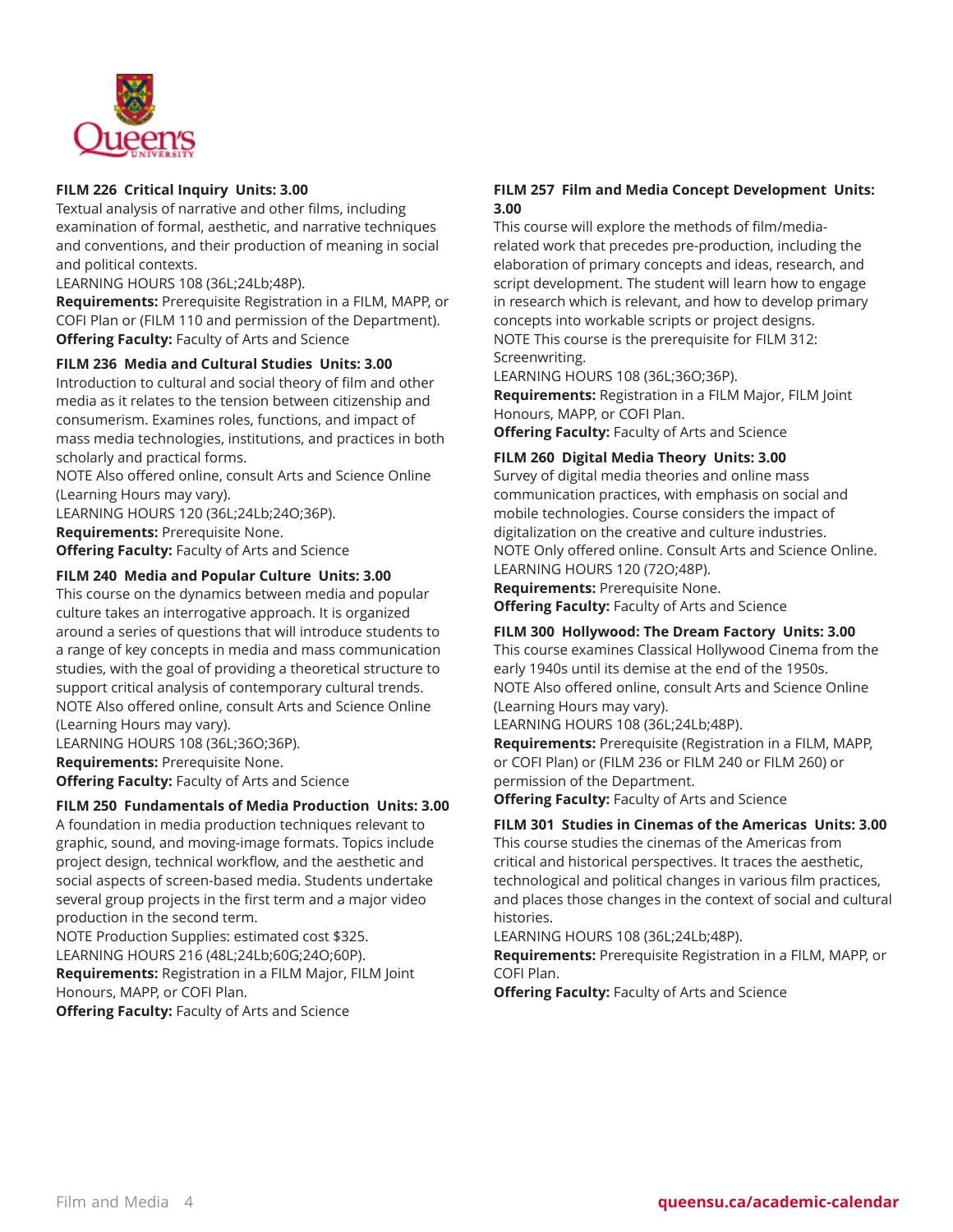

#### **FILM 302 Genre Units: 3.00**

Intermediate examination of generic convention, iconography, relations to modes of production and to audience, and historical dimensions, using as examples films or video productions in one or more genre.

LEARNING HOURS 108 (36L;24Lb;48P).

**Requirements:** Prerequisite Registration in a FILM, MAPP, or COFI Plan.

**Offering Faculty:** Faculty of Arts and Science

#### **FILM 303 World Cinemas Units: 3.00**

This course offers an overview of recent filmmaking practices from various continents. Transnational cinemas explore how intimate, personal styles of filmmaking converge with theories of globalization, hybridity and remediation. NOTE Also offered online. Consult Arts and Science Online.

Learning Hours may vary.

LEARNING HOURS 108 (36L;24Lb;48P).

**Requirements:** Prerequisite (Registration in a FILM, MAPP, or COFI Plan) or (DEVS 240 or FILM 236 or FILM 240 or FILM 260 or LLCU 209).

**Offering Faculty:** Faculty of Arts and Science

## **FILM 304 Creative Industries in the 21st Century Units: 3.00**

Students will study the creative industries in global context. Course includes theoretical readings, field trips, guest lectures, and creative assignments to understand contemporary creative economies.

NOTE Field Trip: estimated cost \$70 (consult the Department of Film and Media for more information).

LEARNING HOURS 108 (36L;24Oc;48P).

**Requirements:** Prerequisite Registration in a FILM, MAPP, or COFI Plan.

**Offering Faculty:** Faculty of Arts and Science

#### **FILM 305 European Narrative Units: 3.00**

Intermediate critical and historical study, through a selection of narrative films from one or more European nations. Examines cinema industries and art within national and continental culture.

LEARNING HOURS 108 (36L;24Lb;48P).

**Requirements:** Prerequisite Registration in a FILM, MAPP, or COFI Plan.

**Offering Faculty:** Faculty of Arts and Science

## **FILM 306 Comparative Contemporary Film in Europe Units: 3.00**

Intermediate study of thematic and stylistic trends in recent European cinema, with reference to social and political changes.

LEARNING HOURS 108 (36L;24Lb;48P).

**Requirements:** Prerequisite Registration in a FILM, MAPP, or COFI Plan.

**Offering Faculty:** Faculty of Arts and Science

#### **FILM 307 Classics of European Cinema Units: 3.00**

Intermediate study of some of the most significant films made in Europe from the early 20th century to today. Considers historical, technological, and aesthetic determinants and influence.

LEARNING HOURS 108 (36L;24Lb;48P).

**Requirements:** Prerequisite Registration in a FILM, MAPP, or COFI Plan.

**Offering Faculty:** Faculty of Arts and Science

#### **FILM 308 Popular Cultures Units: 3.00**

Students will examine recent popular culture trends, practices, styles, theories, and artifacts. Through creative assignments, online discussion, online research and readings, students will engage in creative critique of the power of the popular to shape our identities, ideologies, and cultural arrangements.

LEARNING HOURS 108 (36L;24S;48P).

**Requirements:** Prerequisite (Registration in a FILM, MAPP, or COFI Plan) or (FILM 236 or FILM 240 or FILM 260). **Offering Faculty:** Faculty of Arts and Science

#### **FILM 309 Environmental Media Units: 3.00**

This course examines contemporary media works which address the climate crisis. We examine a range of activist media, documentaries, experimental media, Indigenous media, and fiction films to consider both how the climate crisis is portrayed, and the successes and failures of the representational strategies deployed.

LEARNING HOURS 108 (36L;24Lb;48Pc).

**Requirements:** Prerequisite Registration in a FILM, MAPP, or COFI Plan.

**Offering Faculty:** Faculty of Arts and Science

#### **FILM 310 Archival Remediation and Restoration of Timebased Media Units: 3.00**

This advanced-level course trains students and examines cutting-edge restoration processes in time-based media, particularly as it pertains to film and video. Using scanning and software technologies within the Vulnerable Media Lab, students will learn to restore and package archival media for archival, theatrical, and broadcast standards.

LEARNING HOURS 120 (36L;24Lb;30Pc;30G).

**Requirements:** Prerequisite Registration in a FILM Major, FILM Joint Honours, MAPP, or COFI Plan and FILM 250. **Offering Faculty:** Faculty of Arts and Science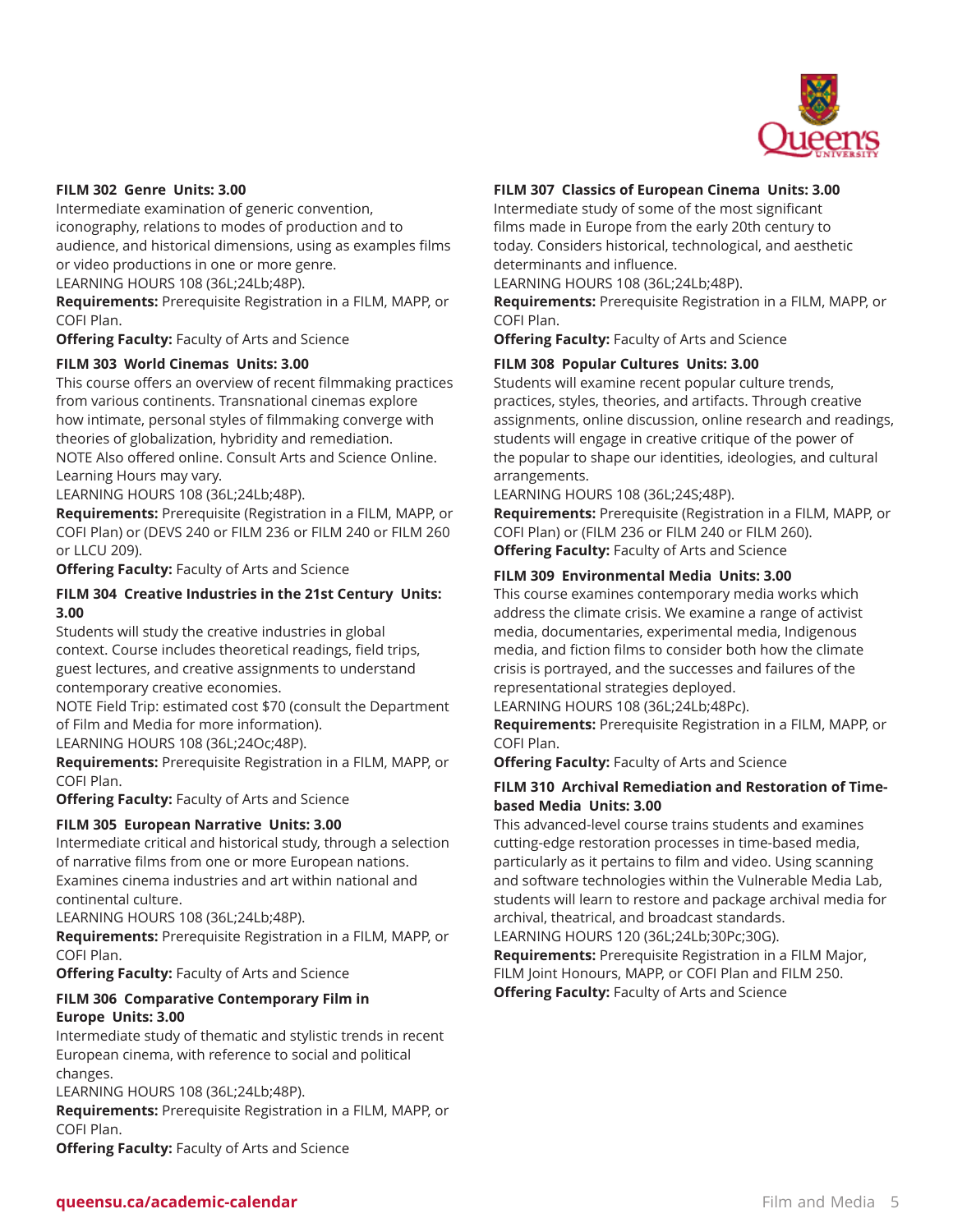

#### **FILM 311 Mediating Misinformation Units: 3.00**

This course critically evaluates narratives foregrounding the role of social media in the spread of disinformation. In contrast to claims that "fake news" is a product of new media, this course historicizes problematic information in the West as a perennial tool for maintaining existing power hierarchies. LEARNING HOURS 108 (36L;24Lb;48Pc).

**Requirements:** Prerequisite Registration in a FILM, MAPP, or COFI Plan.

**Offering Faculty:** Faculty of Arts and Science

#### **FILM 312 Screenwriting Units: 3.00**

Approaches to dramatic storytelling for the screen. Students analyze examples from existing works and, through practical exercises, prepare a short, original screenplay. LEARNING HOURS 108 (36S;72P).

**Requirements:** Prerequisite Registration in a FILM Major, FILM Joint Honours, MAPP, or COFI Plan and FILM 257. **Offering Faculty:** Faculty of Arts and Science

#### **FILM 313 Film and Media Professional Writing and Presentation Units: 3.00**

This course offers students an opportunity to explore diverse writing strategies for engaging a public, scholarly, or artistic audience with respect to moving images and media cultures. Topics of consideration include but are not limited to: the essay or article format; popular culture criticism; abstract or proposal submissions; grant applications.

LEARNING HOURS 108 (36L;24Lb;48Pc).

**Requirements:** Prerequisite FILM 206 or FILM 207 or (registration in a FILM, MAPP, or COFI Plan and permission of the Department).

**Offering Faculty:** Faculty of Arts and Science

#### **FILM 314 Media and the Global South Units: 3.00**

This course examines media from one or more of the following geographic areas: Africa, Asia, Latin America, the Caribbean, and Oceania. The course deploys transcultural approaches that open representational practices, histories, and theoretical frameworks to unsettle rigid hemispheric binaries from a media studies approach.

LEARNING HOURS 108 (36L;24Lb;48Pc).

**Requirements:** Prerequisite Registration in a FILM, MAPP, or COFI Plan or (FILM 110 and permission of the Department). **Offering Faculty:** Faculty of Arts and Science

#### **FILM 316 Video Games and Culture Units: 3.00**

This course introduces the interdisciplinary study of video games through an examination of their cultural, educational, and social functions in contemporary settings. Students will play and analyze video games while reading current research and theory from a variety of sources in the sciences, social sciences, humanities, and industry.

LEARNING HOURS 108 (36L;36O;36P).

**Requirements:** Prerequisite (Registration in a FILM, MAPP, or COFI Plan) or (FILM 200 or FILM 236 or FILM 240 or FILM 260).

**Offering Faculty:** Faculty of Arts and Science

#### **FILM 317 Art as Technology Units: 3.00**

This course draws references from critical and media theory in order to explore the material and systemic dimension of artistic practices and the artwork, underscoring the role of the art worker as a relevant historical actor.

LEARNING HOURS 108 (36L;24Lb;48P).

**Requirements:** Prerequisite (Registration in a FILM, MAPP, or COFI Plan) or permission of the Department. **Offering Faculty:** Faculty of Arts and Science

#### **FILM 318 Curating Media Practices Units: 3.00**

This engages students with a broad sphere of curatorial activities within and beyond the film industry and contemporary visual arts. Students will explore the role of curatorial practices in media, science, and culture through class discussions, field trips to various exhibition sites and events, and the organization of a final exhibition project. LEARNING HOURS 108 (36L;24Lb;48P).

**Requirements:** Prerequisite Registration in a FILM, MAPP, or COFI Plan.

**Offering Faculty:** Faculty of Arts and Science

#### **FILM 320 Media and the Arts Units: 3.00**

Intermediate study in relations between moving-image media and other visual or performing arts.

LEARNING HOURS 108 (36L;24Lb;48P).

**Requirements:** Prerequisite (Registration in a FILM, MAPP, or COFI Plan) or (FILM 236 or FILM 240 or FILM 260). **Offering Faculty:** Faculty of Arts and Science

## **FILM 324 Canadian Film and Media: Documentary/ Experimental/Animation Units: 3.00**

This course examines three central forms of film- and videomaking in Canada: documentary works, experimental film and media and animation. Beginning with the work of the NFB/ONF, the course traces aspects of the development of these areas from the late 1930s to the 21st century. LEARNING HOURS 108 (36L;24Lb;48P).

**Requirements:** Prerequisite Registration in a FILM, MAPP, or COFI Plan.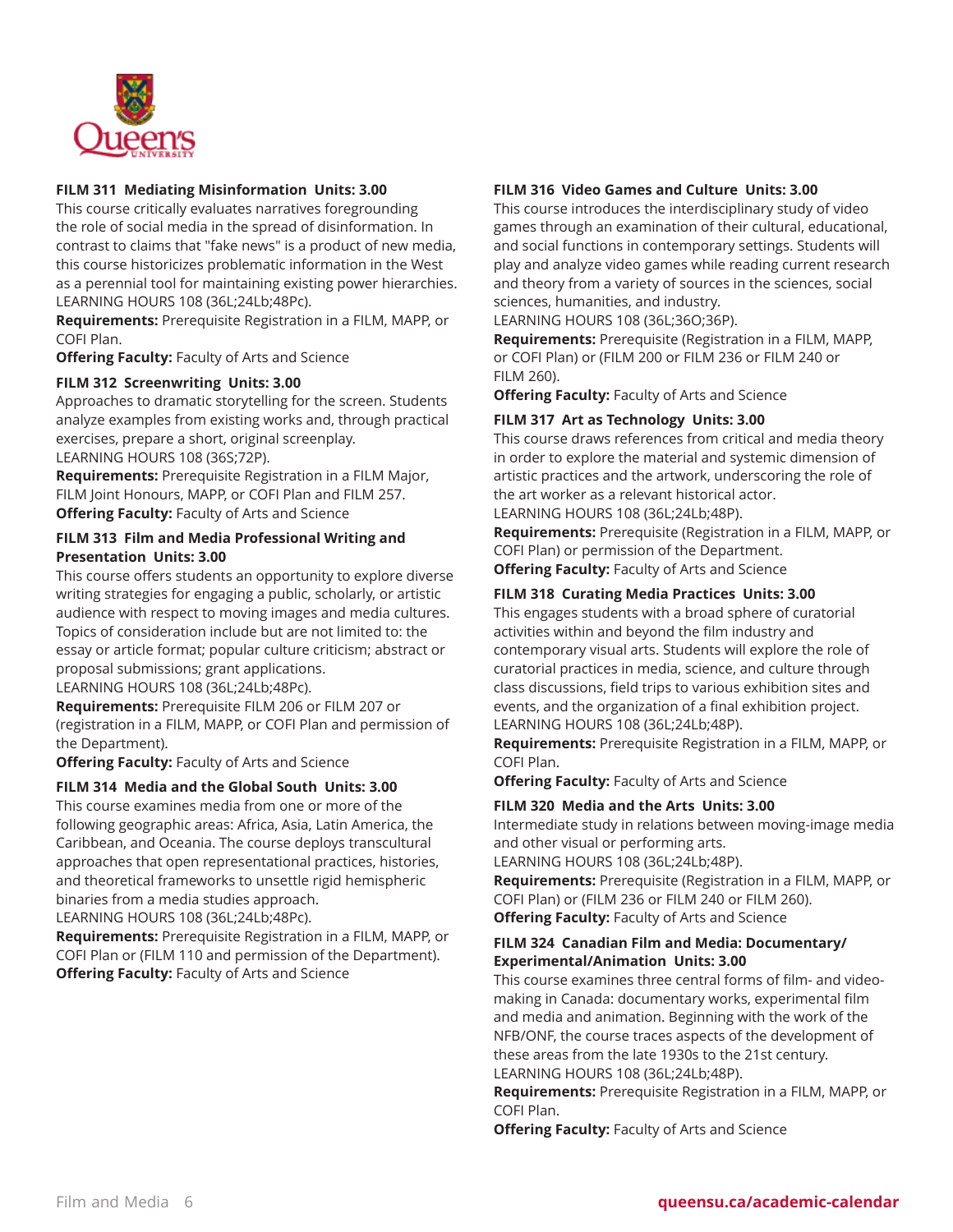

## **FILM 325 Cinemas in Canada: Anglo-Canadian/ Quebecois(e)/Indigenous Units: 3.00**

This course examines fiction filmmaking from Anglo-Canadian, Quebecois(e), and Indigenous filmmakers, examining a variety of works produced from the 1950s onwards. We pay special attention to questions of experimental narrative form (such as documentary/fiction hybrids), national and Indigenous identities, and the role of various funding programs.

LEARNING HOURS 108 (36L;24Lb;48P).

**Requirements:** Prerequisite Registration in a FILM, MAPP, or COFI Plan.

**Offering Faculty:** Faculty of Arts and Science

## **FILM 330 Gender and Media Units: 3.00**

This course examines the figurative role that media plays in the cultural and social construction of gender. Students will assess mass and digital media using feminist and queer theories of representation as well as scholarship in new media studies.

LEARNING HOURS 108 (36L;24Lb;48P).

**Requirements:** Prerequisite (Registration in a FILM, MAPP, or COFI Plan) or (registration in a GNDS Plan and GNDS 120 and GNDS 125).

**Offering Faculty:** Faculty of Arts and Science

#### **FILM 331 Women and Film Units: 3.00**

Intermediate study in feminist approaches to the cinema and to films produced by women. Critical examination of critical and theoretical literature, and examples of narrative, documentary, and experimental cinemas.

LEARNING HOURS 108 (36L;24Lb;48P).

**Requirements:** Prerequisite (Registration in a FILM, MAPP, or COFI Plan) or (registration in a GNDS Plan and GNDS 120 and GNDS 125).

**Offering Faculty:** Faculty of Arts and Science

#### **FILM 332 Queer Cinemas Units: 3.00**

This course will examine the development of queer filmmaking practices in Hollywood and beyond. It will also introduce the field of queer cinema studies, attending to questions of identity, representation, authorship, and spectatorship. Students will cover a diverse array of topics, with a focus on historical, artistic, and industry contexts. LEARNING HOURS 108 (36L;24Lb;48P).

**Requirements:** Prerequisite (Registration in a FILM, MAPP, or COFI Plan) or (registration in a GNDS Plan and GNDS 120 and GNDS 125).

**Offering Faculty:** Faculty of Arts and Science

#### **FILM 335 Culture and Technology Units: 3.00**

Research and studies in relations of media, technology, and culture. Critical examination of cultural and communication technologies and the employment of technology within selected examples from film, television, and digital media. NOTE Also offered online. Consult Arts and Science Online. Learning Hours may vary.

LEARNING HOURS 108 (36L;24O;48P).

**Requirements:** Prerequisite (Registration in a FILM, MAPP, or COFI Plan) or (FILM 236 and FILM 240).

**Offering Faculty:** Faculty of Arts and Science

## **FILM 336 Film and Politics Units: 3.00**

Intermediate examination of the historical and critical relation between film and politics or political ideologies. Examples will be drawn from both narrative and non-narrative traditions. LEARNING HOURS 108 (36L;24Lb;48P).

**Requirements:** Prerequisite Registration in a FILM, MAPP, or COFI Plan.

**Offering Faculty:** Faculty of Arts and Science

#### **FILM 337 Cinema and the City Units: 3.00**

An intermediate study of representations of the city in cinema and visual culture, the social histories from which these representations emerge, and the changing environments in which cinema is viewed.

NOTE Also offered at the Bader International Studies Centre, Herstmonceux. Learning Hours may vary.

LEARNING HOURS 108 (36L;24Lb;48P).

**Requirements:** Prerequisite (Registration in a FILM, MAPP, or COFI Plan) or (registration in a GPHY Plan and GPHY 101 and GPHY 227 and GPHY 229).

**Offering Faculty:** Faculty of Arts and Science

## **FILM 338 Contemporary Issues in Cultural Studies Units: 3.00**

An intermediate study of key concepts in cultural studies investigated through cultural practices and/or national contexts from the 1960s to the present.

NOTE Students will be required to attend a limited number of Kingston-based cultural productions over the course of the term.

LEARNING HOURS 120 (36L;12G;12Oc;60P).

**Requirements:** Prerequisite (Registration in a FILM, MAPP, or COFI Plan) or (FILM 236 or FILM 240 or FILM 260) or (registration in an ARTH, ARTV, DRAM, or MUSC Plan). **Offering Faculty:** Faculty of Arts and Science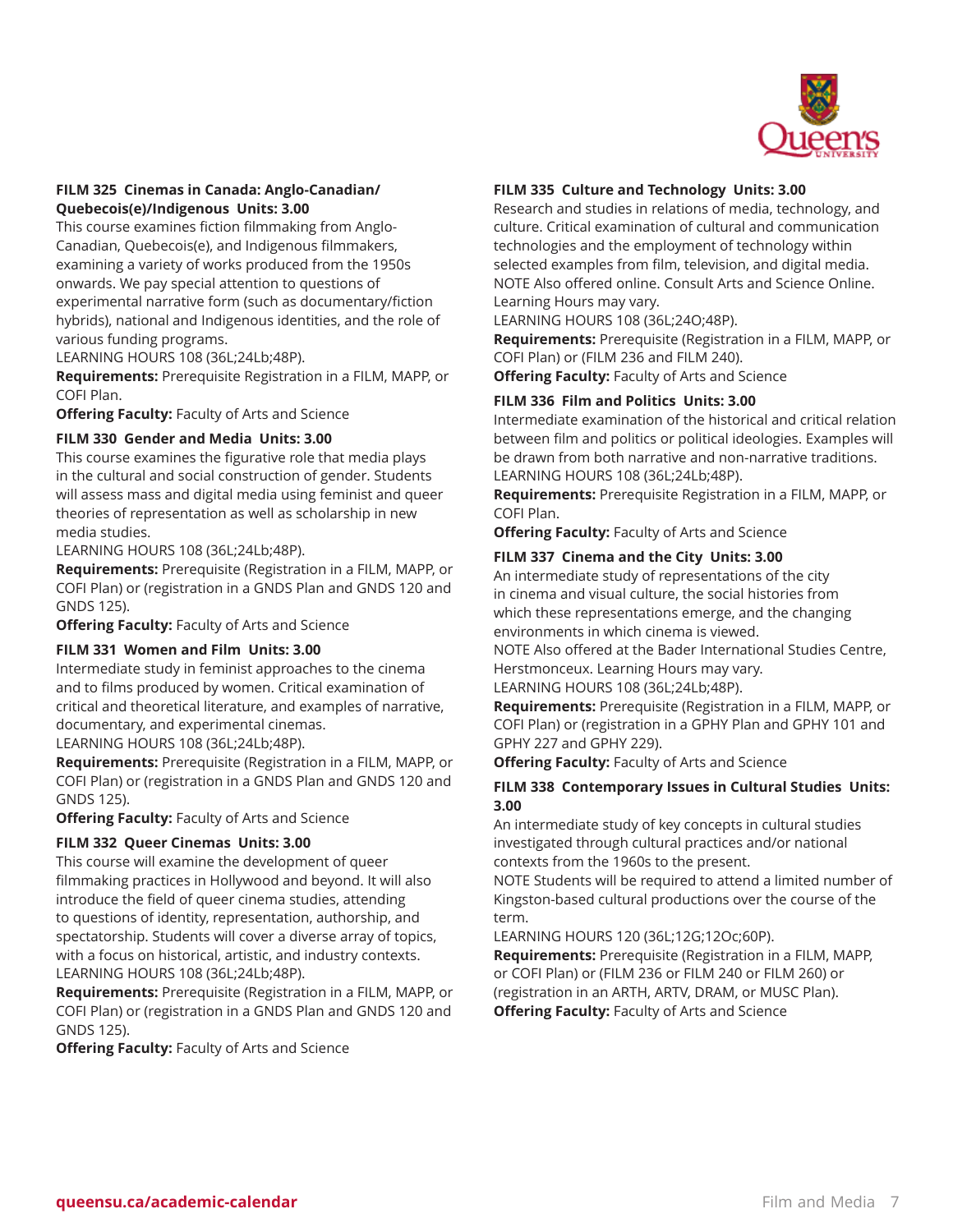

#### **FILM 339 Media and Culture at the End of the 20th Century Units: 3.00**

This course will focus on the rapid technological changes of the 1990s and their effects on media, including cinema, advertising, music, and television. Topics may include: teen markets and popular culture; the rise of specialty channel television; racial diversity and the family sitcom; changing music videos aesthetics; New Queer Cinema; etc. LEARNING HOURS 108 (36L;24Lb;48P).

**Requirements:** Prerequisite (Registration in a FILM, MAPP, or COFI Plan) or (FILM 236 or FILM 240 or FILM 260). **Offering Faculty:** Faculty of Arts and Science

## **FILM 340 Advertising and Consumer Culture Units: 3.00**

This course examines advertising strategies across a range of different media to understand the construction and functions of consumerism and promotional culture in politics, art, material culture, and everyday life. Throughout the course, we consider a range of theoretical approaches and case studies to study the ways consumer culture intersects with identity, citizenship, and aesthetics. Assignments include online and/or on-campus exams, online discussion forum participation requirement, short reflective essays, and some creative design work.

NOTE Also offered online. Consult Arts and Science Online. Learning hours may vary.

NOTE Also offered at the Bader International Studies Centre, Herstmonceux. Learning Hours may vary. LEARNING HOURS 108 (36L;36O;36P).

**Requirements:** Prerequisite (Registration in a FILM, MAPP, or COFI Plan) or (FILM 236 or FILM 240 or FILM 260) or (COMM 131 or COMM 231 or PSYC 342). **Offering Faculty:** Faculty of Arts and Science

#### **FILM 341 Studies in Mass Media Units: 3.00**

An introduction to key concepts in media studies, with specific historical, contemporary, and/or thematic case studies each year. Topics will range from critical race studies and the media; television and media studies; gaming; the culture industry; mass audiences; digital economies and streaming; to advertising and commodification. LEARNING HOURS 108 (36L;24Lb;48P).

**Requirements:** Prerequisite (Registration in a FILM, MAPP, or COFI Plan) or (FILM 236 or FILM 240 or FILM 260). **Offering Faculty:** Faculty of Arts and Science

# **FILM 342 Studies in Alternative Media Units: 3.00**

An introduction to key concepts in media studies, with specific historical, contemporary, and/or thematic case studies each year. Topics will range from gender studies and LGBTQ2S studies and the media; expanded media; globalization; media and popular music; social media; media and the public sphere; or media activism.

LEARNING HOURS 108 (36L;24Lb;48P).

**Requirements:** Prerequisite (Registration in a FILM, MAPP, or COFI Plan) or (FILM 236 or FILM 240 or FILM 260). **Offering Faculty:** Faculty of Arts and Science

#### **FILM 343 Speculative Media Studies: Fictions, Fans, and Franchises Units: 3.00**

A survey of speculative media, working around three organizing themes (fictions, fans, and franchises), this class will introduce key issues in speculative media studies . Students will explore various sub-cultural and popular SF or speculative genres, including science-fiction, fantasy, alternative history, and speculative futures. LEARNING HOURS 108 (36L;24Lb;48P).

**Requirements:** Prerequisite (Registration in a FILM, MAPP, or COFI Plan) or (FILM 236 or FILM 240 or FILM 260). **Offering Faculty:** Faculty of Arts and Science

# **FILM 345 Television: Structure and Function Units: 3.00**

Intermediate examination of television and the development of the medium as a distinctive cultural form, through a range of programs and programming formats, issues of audience, and television broadcasting in Canada.

LEARNING HOURS 108 (36L;24Lb;48P).

**Requirements:** Prerequisite Registration in a FILM, MAPP, or COFI Plan.

**Offering Faculty:** Faculty of Arts and Science

# **FILM 346 Television and Seriality Units: 3.00**

This course examines various forms of televisual seriality, from historical and theoretical perspectives. The course shall examine it emergence as the dominant form of the soap opera, to contemporary web television platforms such as Netflix, Amazon Prime, and Crave.

LEARNING HOURS 108 (36L;24Lb;48P).

**Requirements:** Prerequisite Registration in a FILM, MAPP, or COFI Plan.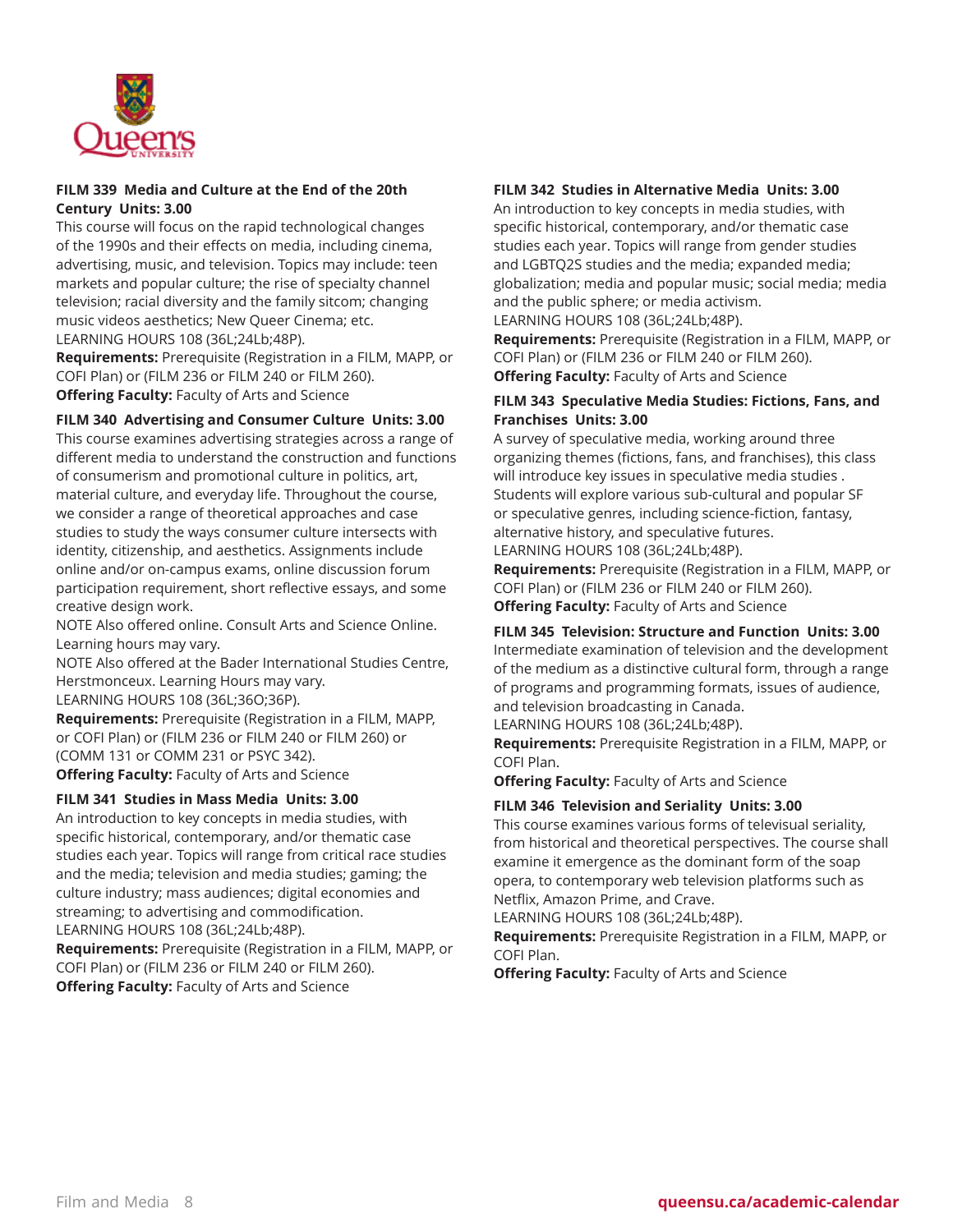

## **FILM 350 Moving Images Archives: The Politics of Preservation and Circulation Units: 3.00**

This course will introduce the history, procedures, and policies of audiovisual archives. Topics may include: the history of film archives (e.g. the National Film Board Archives); best practices in preservation and digitization; procedure and politics of digitization; and challenges in the preservation of born-digital art and video.

LEARNING HOURS 108 (36L;24Lb;48P).

**Requirements:** Prerequisite Registration in a FILM, MAPP, or COFI Plan.

**Offering Faculty:** Faculty of Arts and Science

#### **FILM 351 Documentary Production Units: 3.00**

Advanced motion picture production course. Each student produces a short documentary using video and/or 16mm film. Emphasis will be placed on unconventional approaches and techniques.

LEARNING HOURS 120 (36L;24Lb;30G;30P). **Requirements:** Prerequisite Registration in a FILM Major, FILM Joint Honours, MAPP, or COFI Plan and FILM 250.

**Offering Faculty:** Faculty of Arts and Science

## **FILM 352 Production: Issues of Form and Structure Units: 3.00**

Advanced practical course in film and video aesthetics. Starting with the screening and analysis of selected works, each student will script, produce and edit a short video or 16mm work that explores particular formal questions. Emphasis will be placed on unconventional approaches and techniques.

LEARNING HOURS 120 (36L;24Lb;60P).

**Requirements:** Prerequisite Registration in a FILM Major, FILM Joint Honours, MAPP, or COFI Plan and FILM 250. **Offering Faculty:** Faculty of Arts and Science

#### **FILM 356 Animation Production Units: 3.00**

A combined study of the theory of film animation with animation production techniques. Requirements will include the production of short animation exercises.

LEARNING HOURS 120 (36L;24Lb;60P).

**Requirements:** Registration in a FILM Major, FILM Joint Honours, MAPP, or COFI Plan.

**Offering Faculty:** Faculty of Arts and Science

#### **FILM 360 The Documentary Tradition Units: 3.00**

Intermediate critical and historical study in non-fiction film and television, based on selected examples from Canada, including productions of the National Film Board and the CBC, and international documentary cinemas.

LEARNING HOURS 108 (36L;24Lb;48P).

**Requirements:** Prerequisite Registration in a FILM, MAPP, or COFI Plan.

**Offering Faculty:** Faculty of Arts and Science

#### **FILM 368 Animation Theory and Criticism Units: 3.00**

A course on the history, theory, and practice of animated films. Requirements include a series of screenings, writings, and a practice based critical project.

LEARNING HOURS 108 (36L;24Lb;48P).

**Requirements:** Prerequisite Registration in a FILM, MAPP, or COFI Plan.

**Offering Faculty:** Faculty of Arts and Science

#### **FILM 369 Advanced Animation Production Units: 3.00**

This course covers a variety of advanced animation techniques and allows students to explore physical materials and digital tools. Students conceptualize and create an animated short film.

LEARNING HOURS 120 (36L;24Lb;30G;30P).

**Requirements:** Prerequisite Registration in a FILM Major, FILM Joint Honours, MAPP, or COFI Plan and FILM 356. **Offering Faculty:** Faculty of Arts and Science

#### **FILM 370 The Experimental Tradition Units: 3.00**

Intermediate critical and historical study in the avant-garde of the international cinema, based on selected examples principally from Europe, the United States and Canada. LEARNING HOURS 108 (36L;24Lb;48P).

**Requirements:** Prerequisite Registration in a FILM, MAPP, or COFI Plan.

**Offering Faculty:** Faculty of Arts and Science

#### **FILM 377 3D Animation for Virtual and Augmented Reality Units: 3.00**

This course covers the creation and animation of simple 3D objects for the purposes of developing augmented reality apps, filters, and virtual reality environments, using accessible software to generate, import, and rig characters. Students will have an overview of different applications to build and share interactive, 3D content on mobile devices.

NOTE Animation Software: estimated cost \$100.

LEARNING HOURS 120 (36L;24Lb;30G;30P).

**Requirements:** Registration in a FILM Major, FILM Joint Honours, MAPP, or COFI Plan.

**Offering Faculty:** Faculty of Arts and Science

#### **FILM 378 Computational Cinema Units: 3.00**

This course explores new forms of filmmaking reliant on computer vision and information processing, from early computer-generated imagery to more recent uses of depth cameras and game engines in commercial and experimental productions.

LEARNING HOURS 120 (36L;24Lb;30O;30P).

**Requirements:** Prerequisite Registration in a FILM, MAPP, or COFI Plan.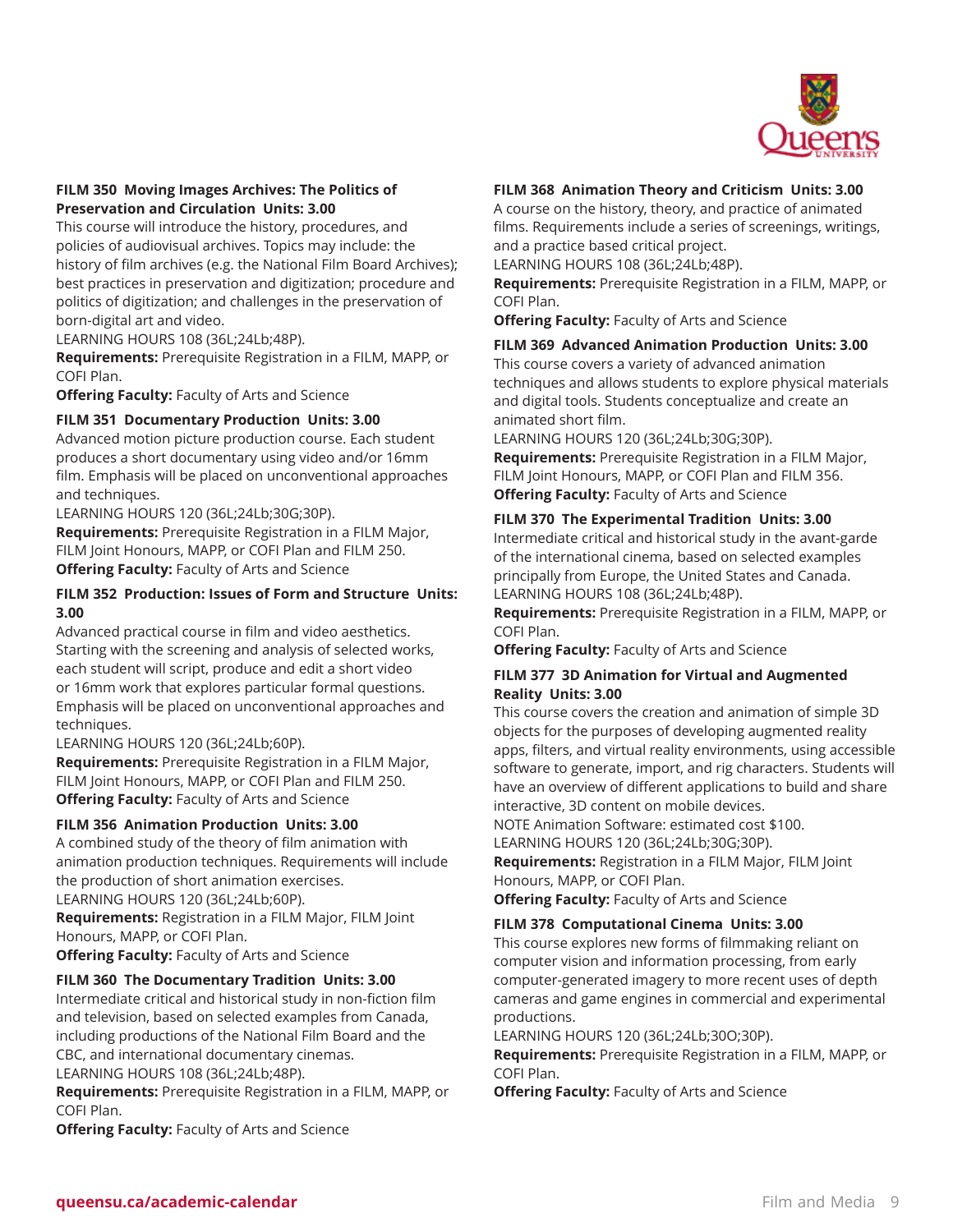

#### **FILM 381 Audience Reception Units: 3.00**

This course examines the changing role of audience reception in live performance and media-based work. Students will explore theories and engage methods that explore how meaning is made from the vast range of digital media and live events that constitute the contemporary experience of spectatorship.

LEARNING HOURS 120 (36L;24Lb;30G;30P).

**Requirements:** Prerequisite (Registration in a FILM, MAPP, or COFI Plan) or (FILM 236 or FILM 240 or FILM 260).

**Offering Faculty:** Faculty of Arts and Science

#### **FILM 387 Cinematography and Visual Aesthetics Units: 3.00**

Advanced practical course in cinematography and visual aesthetics. Through a series of lectures, practical exercises, and screenings; students will explore visual aesthetics and the techniques employed to author motion picture images with intent and consistency.

LEARNING HOURS 120 (36L;24Lb;30G;30P).

**Requirements:** Prerequisite Registration in a FILM Major, FILM Joint Honours, MAPP, or COFI Plan and FILM 250. **Offering Faculty:** Faculty of Arts and Science

#### **FILM 388 Indigenous Film and Media Units: 3.00**

This course offers a journey into Indigenous and Inuit film, produced by Indigenous filmmakers from the Americas, Northern Europe, and Australia. Topics such as Indigenous methodologies and aesthetics, Indigenous feminism, decolonization, self-recognition, language revitalization, and cultural reappropriation will be explored.

LEARNING HOURS 108 (36L;24Lb;48P).

**Requirements:** Prerequisite Level 3 or above. **Offering Faculty:** Faculty of Arts and Science

#### **FILM 389 The Music Video Units: 3.00**

Music videos can speak to the politics, technology, and art of a given time and place. A survey of music videos and related pop cultural phenomena from the 1940s to the present will help students appreciate the broader cultural impact of the music video.

LEARNING HOURS 108 (36L;24Lb;48P).

**Requirements:** Prerequisite Registration in a FILM, MAPP, or COFI Plan.

**Offering Faculty:** Faculty of Arts and Science

#### **FILM 390 Open Media Production Units: 3.00**

In this course, students create projects around research topics using a variety of media, which may include video, sound, graphics, performance, and interactive media. Students might produce podcasts, print media, games, etc. LEARNING HOURS 120 (36L;24Lb;30G;30P).

**Requirements:** Registration in a FILM Major, FILM Joint Honours, MAPP, or COFI Plan.

**Offering Faculty:** Faculty of Arts and Science

## **FILM 391 Advanced Open Media Production Units: 3.00**

This course allows students to explore independent research projects using a variety of media, with the aim of creating a portfolio-ready piece to present publicly at the end of the semester.

LEARNING HOURS 120 (36L;24Lb;30G;30P).

**Requirements:** Prerequisite Registration in a FILM Major, FILM Joint Honours, MAPP, or COFI Plan and (FILM 356 or FILM 390 or FILM 392).

**Offering Faculty:** Faculty of Arts and Science

#### **FILM 392 Video Production Units: 3.00**

This course covers production techniques, including planning, production, and postproduction topics. Students can explore a variety of genres and forms and will undertake a series of short exercises aimed at building technical skills. Specific themes covered will depend on the instructor. LEARNING HOURS 120 (36L;24Lb;30G;30P).

**Requirements:** Prerequisite Registration in a FILM Major, FILM Joint Honours, MAPP, or COFI Plan and FILM 250. **Offering Faculty:** Faculty of Arts and Science

## **FILM 393 Advanced Video Production Units: 3.00**

This course builds on material covered in Video Production and introduces advanced techniques for conceptualizing, planning, producing, and editing short film/video projects. Student projects will be exhibited/screened publicly at the end of the semester.

LEARNING HOURS 120 (36L;24Lb;30G;30P). **Requirements:** Prerequisite Registration in a FILM Major, FILM Joint Honours, MAPP, or COFI Plan and FILM 392. **Offering Faculty:** Faculty of Arts and Science

#### **FILM 394 Post-Production Units: 3.00**

This course covers moving-image post-production techniques, including workflow planning, stages of editing, sound mixing, colour correction, special effects and media management.

LEARNING HOURS 120 (36L;24Lb;30G;30P).

**Requirements:** Registration in a FILM Major, FILM Joint Honours, MAPP, or COFI Plan.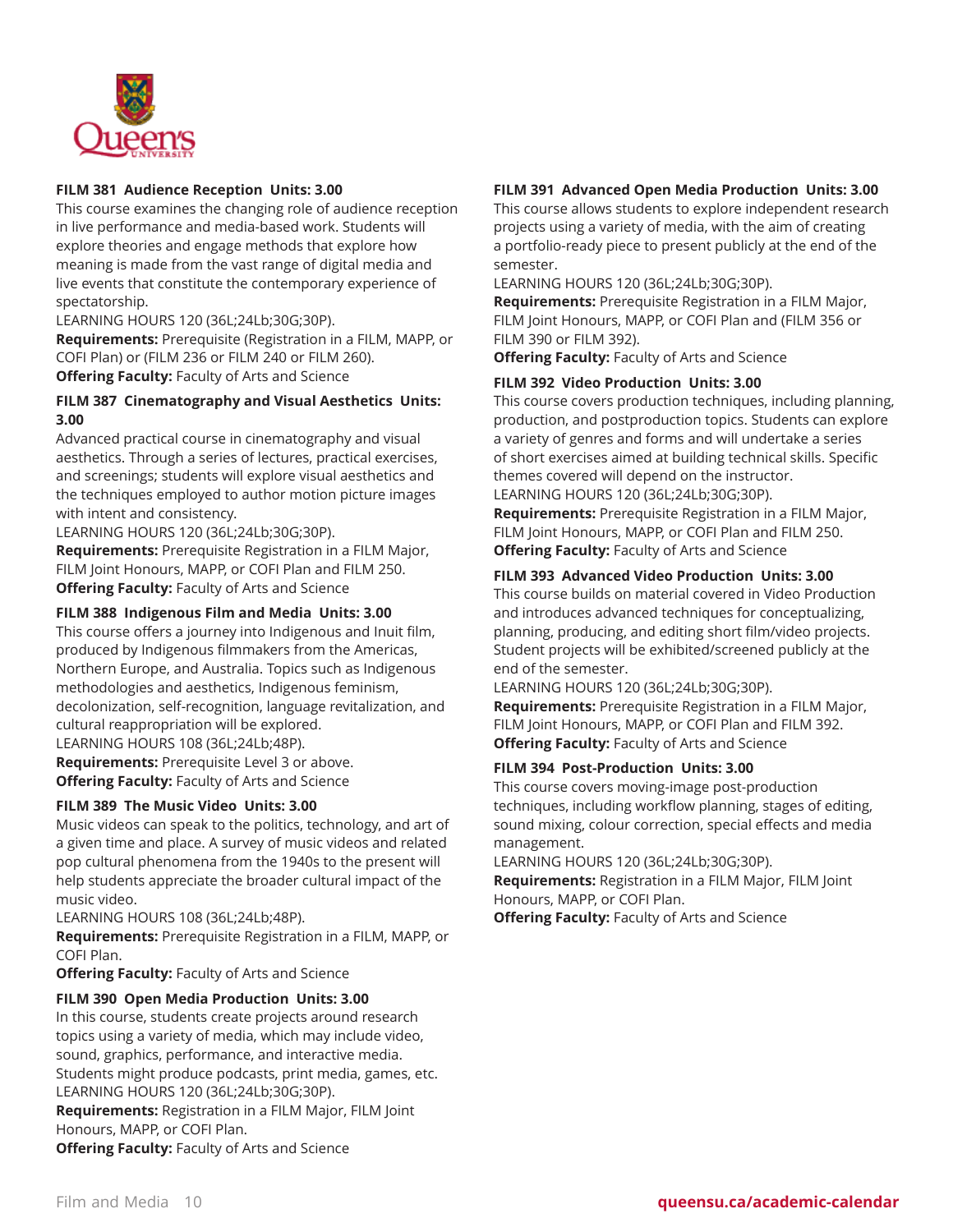

#### **FILM 395 Internship Units: 3.00**

Students can apply to undertake a practical internship in media production, criticism or curatorship. All internships must be approved in advance by application to the Undergraduate Coordinator. Approval will depend on the quality of the proposal and the academic record of the applicant. Students are required to write a report about their experience and are evaluated jointly by their employer and a faculty member from Film and Media. It is the responsibility of students, not the Department of Film and Media, to arrange internships.

NOTE Students will be given a grade of Pass/Fail for work done.

LEARNING HOURS 120 (120I).

**Requirements:** Prerequisite Registration in a FILM, MAPP, or COFI Plan and permission of the Department. **Offering Faculty:** Faculty of Arts and Science

## **FILM 400 Special Topics in Film, Media, and Cultural Studies Units: 3.00**

An advanced course in developing expertise in research and critical writing concerning contemporary world cinema, media arts, and other cultural phenomena.

NOTE Students will be asked to view material and visit exhibitions outside of class time.

LEARNING HOURS 120 (36L;24Lb;12G;12Oc;36P).

**Requirements:** Prerequisite Registration in a FILM, MAPP, or COFI Plan.

**Offering Faculty:** Faculty of Arts and Science

#### **FILM 401 Special Effects Units: 3.00**

This course focuses on special effects for moving-image media, from early optical illusions to film tricks to emerging tools. The course considers the historical and social context of special effects through a critical, intersectional feminist and decolonial lens, and offers hands-on experimentation with historical and contemporary special effects.

LEARNING HOURS 120 (36L;24Lb;30Pc;30G).

**Requirements:** Prerequisite Registration in a FILM, MAPP, or COFI Plan.

**Offering Faculty:** Faculty of Arts and Science

#### **FILM 402 Diasporic Media Units: 3.00**

This course examines the role of contemporary diasporic media (from art and activist media, to film, television, and digital born modalities) and the emergence of the variety of communities, networks, media practices, modes of circulation, performance, and production that take place within, across and beyond national borders. LEARNING HOURS 108 (36L;24Lb;48Pc).

**Requirements:** Prerequisite Registration in a FILM, MAPP, or COFI Plan.

**Offering Faculty:** Faculty of Arts and Science

#### **FILM 415 Contemporary Theory: Special Topic Units: 3.00**

Advanced seminar on one or more approaches to cinema and culture, based on a selection of writings and related screenings.

LEARNING HOURS 108 (36L;24Lb;48P).

**Requirements:** Prerequisite Registration in a FILM, MAPP, or COFI Plan.

**Offering Faculty:** Faculty of Arts and Science

#### **FILM 416 Material Media Studies: Things, Ecologies, Affects Units: 3.00**

This course examines media from a perspective of materiality. Counter to popular sentiments about the immateriality of the internet or the virtual as absent of physical bodies, this class looks to objects, environments , experiences, and sensations associated with media. The course will introduce material media studies concepts. LEARNING HOURS 108 (36L;24Lb;48P).

**Requirements:** Prerequisite Registration in a FILM, MAPP, or COFI Plan.

**Offering Faculty:** Faculty of Arts and Science

#### **FILM 420 Special Topic: Advanced Approaches to Media Studies Units: 3.00**

Advanced course in media theory, focusing on a special topic in the field each year. In particular, the course will examine contemporary political debates through the lens of media theory and studies.

LEARNING HOURS 108 (36l;24Lb;48P).

**Requirements:** Prerequisite Registration in a FILM, MAPP, or COFI Plan.

**Offering Faculty:** Faculty of Arts and Science

#### **FILM 422 Canadian Cinema: Special Topic Units: 3.00**

Advanced seminar on specific area of research and study selected by the instructor. Subjects have included Québécois cinema, film and mass culture in Canada.

LEARNING HOURS 108 (36L;24Lb;48P).

**Requirements:** Prerequisite Registration in a FILM, MAPP, or COFI Plan.

**Offering Faculty:** Faculty of Arts and Science

#### **FILM 425 Advanced Film Criticism Units: 3.00**

Research seminar that draws on students' previous work to enhance advanced writing and research in film criticism. Topics from theory, criticism, and history will be addressed to suit individual students' projects.

LEARNING HOURS 108 (36L;24Lb;48P).

**Requirements:** Prerequisite Registration in a FILM, MAPP, or COFI Plan.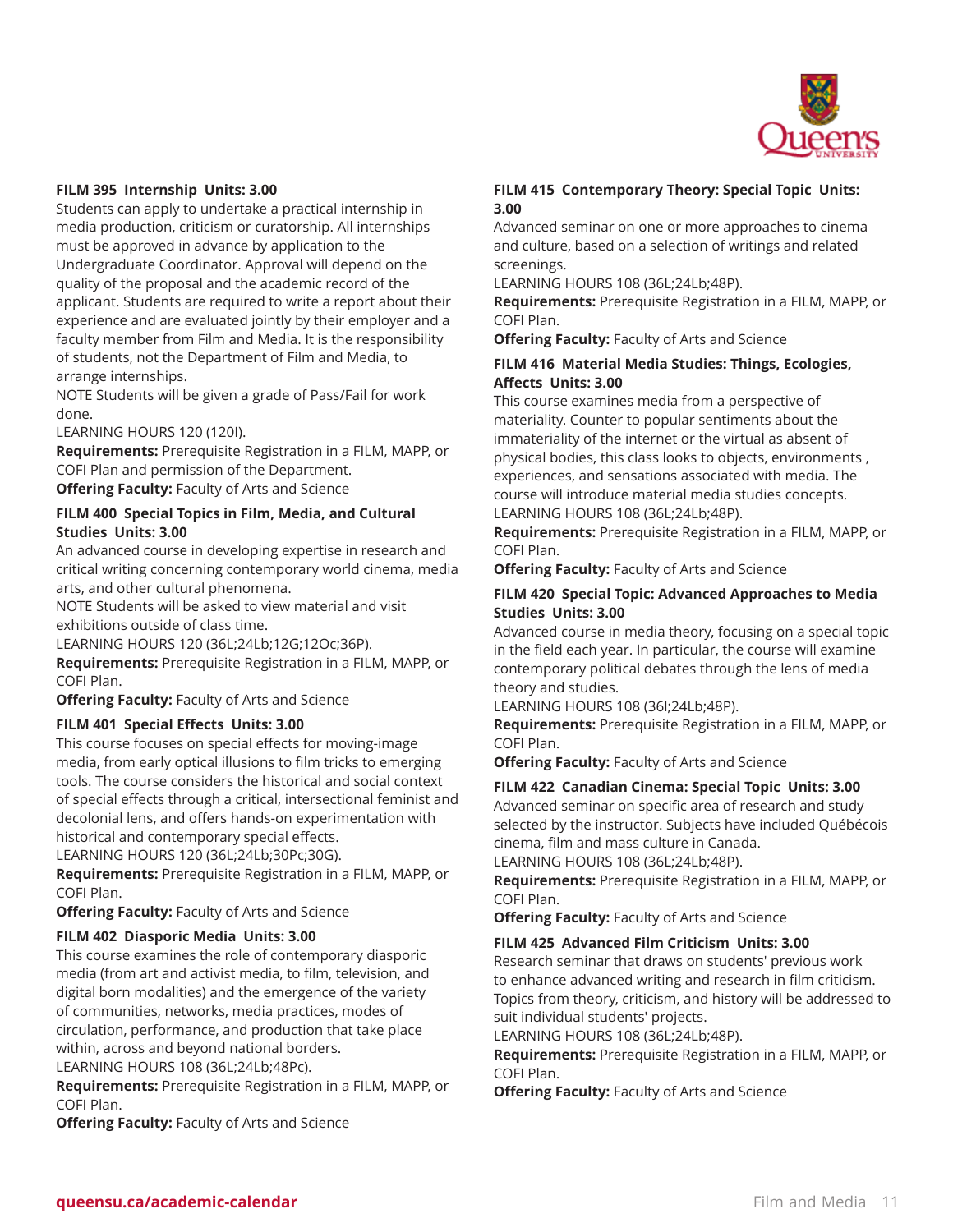

## **FILM 430 Authorship: Special Topic Units: 3.00**

Advanced seminar on authorship and analysis, usually concerning the work of one or two filmmakers. LEARNING HOURS 108 (36L;24Lb;48P).

**Requirements:** Prerequisite Registration in a FILM, MAPP, or COFI Plan.

**Offering Faculty:** Faculty of Arts and Science

#### **FILM 435 Culture and Representation: Special Topic I Units: 3.00**

Advanced seminar on relations between societies and their expression in culture, with particular reference to film, television, and comparable media. Subjects have included interdisciplinary approaches and cultural studies; third cinema in the Third World.

LEARNING HOURS 108 (36L;24Lb;48P).

**Requirements:** Prerequisite Registration in a FILM, MAPP, or COFI Plan.

**Offering Faculty:** Faculty of Arts and Science

#### **FILM 440 Non-narrative Film: Special Topic Units: 3.00**

Advanced seminar on selected areas of documentary or experimental cinemas. Subjects have included politically committed documentary in Canada; the anti-documentary. LEARNING HOURS 108 (36L;24Lb;48P).

**Requirements:** Prerequisite Registration in a FILM, MAPP, or COFI Plan.

**Offering Faculty:** Faculty of Arts and Science

#### **FILM 445 Narrative Film: Special Topic Units: 3.00**

Advanced seminar on an area of narrative cinema, generally concerning a selection of feature-length films. Subjects have included international films of the 1990s.

LEARNING HOURS 108 (36L;24Lb;48P).

**Requirements:** Prerequisite Registration in a FILM, MAPP, or COFI Plan.

**Offering Faculty:** Faculty of Arts and Science

#### **FILM 447 Festival Spaces: Local Markets, Global Circulation Units: 3.00**

An advanced-level course that focuses on a comparative exploration of festival contexts. In addition to case studies and critical readings, the seminar will treat festivals as course texts through field trips and engagement in the local Kingston Canadian Film Festival and Reelout Queer Film and Video Festival.

LEARNING HOURS 108 (36l;24Lb;48P).

**Requirements:** Prerequisite Registration in a FILM, MAPP, or COFI Plan.

**Offering Faculty:** Faculty of Arts and Science

#### **FILM 450 The Business of Media Units: 3.00**

A 12-week course that serves as a general primer on the current business of media in Canada as it pertains to narrative storytelling. Students explore business considerations throughout the production cycle, from development to production to distribution and marketing, as well as examine various different career paths in media. NOTE Field Trip: estimated cost \$50.

LEARNING HOURS 108 (36L;24Oc;48P).

**Requirements:** Registration in a FILM Major, FILM Joint Honours, MAPP, or COFI Plan.

**Offering Faculty:** Faculty of Arts and Science

#### **FILM 451 Production: Special Topic Units: 3.00**

Advanced seminar/workshop in an area of film or video production, generally involving intensive analysis of existing work and practical assignments.

LEARNING HOURS 108 (36L;24Lb;48P).

**Requirements:** Prerequisite Registration in a FILM, MAPP, or COFI Plan.

**Offering Faculty:** Faculty of Arts and Science

#### **FILM 455 Cross-Platform Storytelling Units: 3.00**

A practical special topic course that explores how a single story can be told across different popular media with special attention to emerging platforms and technologies, from graphic novels to video games, augmented reality to virtual reality.

LEARNING HOURS 108 (36L;24Lb;48P).

**Requirements:** Prerequisite Registration in a FILM, MAPP, or COFI Plan.

**Offering Faculty:** Faculty of Arts and Science

#### **FILM 456 The Video Essay Units: 3.00**

This course will introduce students to the "Video Essay", a form of film and media study which combines textual or language based elements of conventional scholarly analysis with relevant audio-visual materials. Student video essay productions will use the essential component parts of media work directly in the analytical and production process. LEARNING HOURS 108 (36L;24Lb;48P).

**Requirements:** Prerequisite Registration in a FILM, MAPP, or COFI Plan.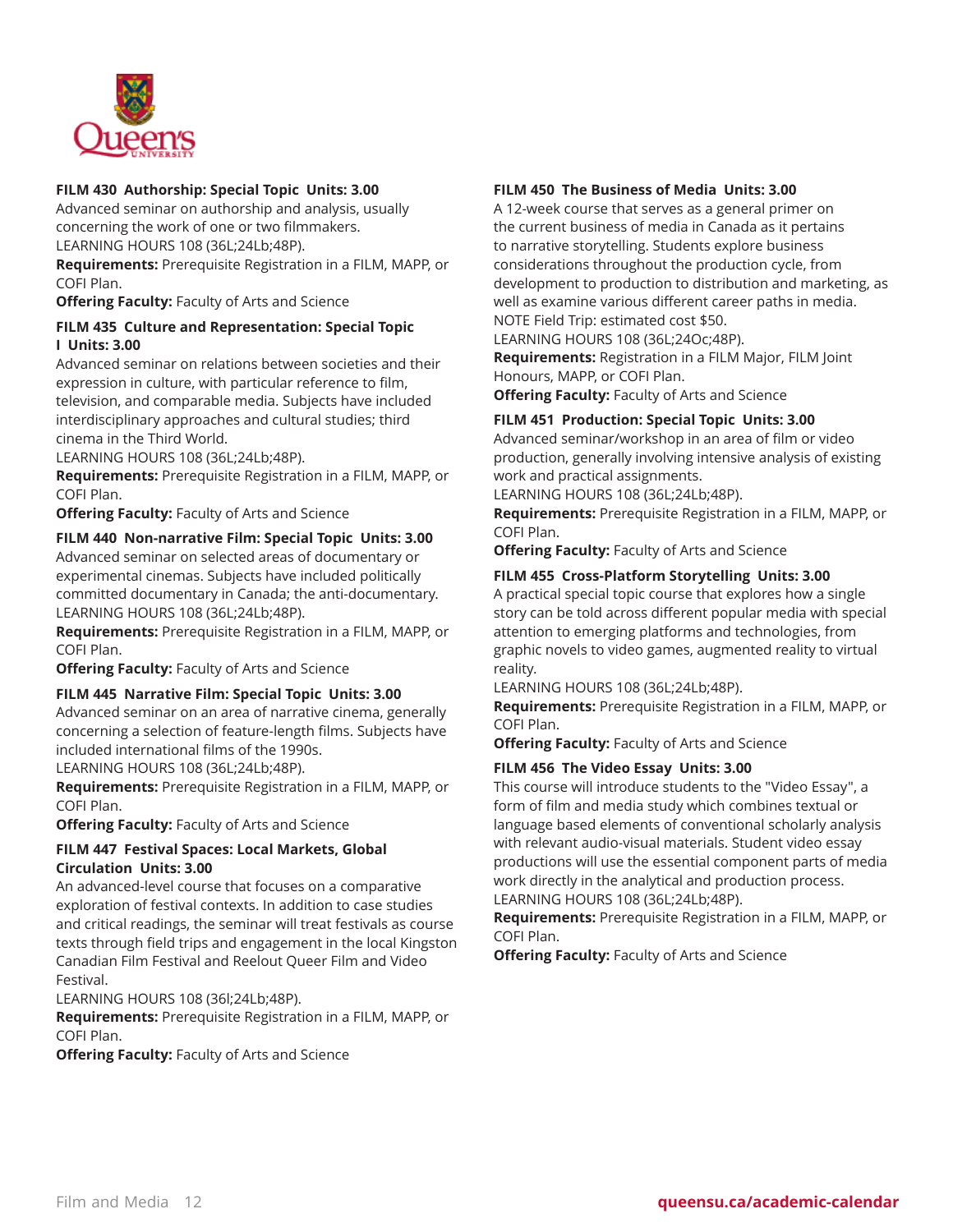

#### **FILM 457 Film and Media Practicum l Units: 3.00**

This course enables students to complete 100 hours of industry-focused practical experience, combined with various hands-on production opportunities or short work placements.

NOTE Students will be given a grade of Pass/Fail for work done.

LEARNING HOURS 108 (18L;18Lb;18Pc;18O;36P).

**Requirements:** Prerequisite Registration in a FILM Major, FILM Joint Honours, MAPP, or COFI Plan and a minimum grade of a B+ in FILM 250 and a minimum cumulative GPA of 3.0 or higher. Exclusion FILM 459.

**Offering Faculty:** Faculty of Arts and Science

#### **FILM 458 Film and Media Practicum ll Units: 3.00**

This advanced course enables students to complete 100 hours of industry-focused practical experience, combined with various hands-on production opportunities or short work placements, building on previous experience in FILM 457.

NOTE Students will be given a grade of Pass/Fail for work done.

LEARNING HOURS 108 (18L;18Lb;18Pc;18O;36P). **Requirements:** Prerequisite FILM 457. Exclusion FILM 459. **Offering Faculty:** Faculty of Arts and Science

#### **FILM 459 Film and Media Practicum Units: 3.00**

This course enables students to complete 100 hours of industry-focused practical experience, combined with various hands-on production opportunities or short work placements.

LEARNING HOURS 116.4 (18S;78Pc;20.4P).

**Requirements:** Prerequisite Registration in a FILM Major, FILM Joint Honours, MAPP, or COFI Plan and FILM 250. Exclusion FILM 457; FILM 458.

**Offering Faculty:** Faculty of Arts and Science

## **FILM 460 Major Project Units: 6.00**

Seminar that draws on students' previous work to enhance advanced research, production and writing for final project in creative writing, criticism, journalism, production and/or curating and programming film, media, and digital culture. Topics from theory, criticism, and history of film, media, digital culture, film festivals, media arts exhibitions and museums will be addressed to suit individuals. Examples from narrative, documentary, experimental film or digital media art will be analyzed. Student projects will be published online and/or exhibited at the new Isabel Bader Centre for the Performing Arts.

LEARNING HOURS 228 (36L;36G;36O;120Oc).

**Requirements:** Prerequisite (Level 4 or above and registration in the FILM Major Plan) or permission of the Department.

**Offering Faculty:** Faculty of Arts and Science

#### **FILM 476 Social Documentary in Latin America Units: 3.00**

This course covers the history of the documentary form on Latin America, from its origins to the latest forms of digital activism and transmedia strategies in these countries. LEARNING HOURS 108 (36L;24Lb;48P).

**Requirements:** Prerequisite Registration in a FILM, MAPP, or COFI Plan.

**Offering Faculty:** Faculty of Arts and Science

#### **FILM 477 Black Aesthetics and Politics in Media: Studies in Race, Culture, and Art Units: 3.00**

This course is a survey of Black aesthetics and politics as entwined and sometimes divergent categories. Race, culture, and art in context will frame the conversations around how media are created and experienced as well as how media content and forms persist through social norms and repetitions.

LEARNING HOURS 108 (36L;24Lb;48P).

**Requirements:** Prerequisite Registration in a FILM, MAPP, or COFI Plan.

**Offering Faculty:** Faculty of Arts and Science

#### **FILM 500 Honours Thesis Units: 6.00**

Open to students completing an Honours concentration in Film and Media, or Stage and Screen Studies. May be an essay or a film or video project. Apply for FILM 500 or FILM 501, but not both, to the Undergraduate Coordinator by end of Level 3.

NOTE To use Film and Media video equipment the student must have completed FILM 250.

**Requirements:** Prerequisite Registration in a FILM, MAPP, or COFI Plan and permission of the Department. **Offering Faculty:** Faculty of Arts and Science

**FILM 501 Honours Thesis Units: 3.00**

Open to students completing an Honours concentration in Film and Media, or Stage and Screen Studies. May be an essay or a film or video project. Apply for FILM 500 or FILM 501, but not both, to the Undergraduate Coordinator by end of Level 3.

NOTE To use Film and Media video equipment the student must have completed FILM 250.

**Requirements:** Prerequisite Registration in a FILM, MAPP, or COFI Plan and permission of the Department.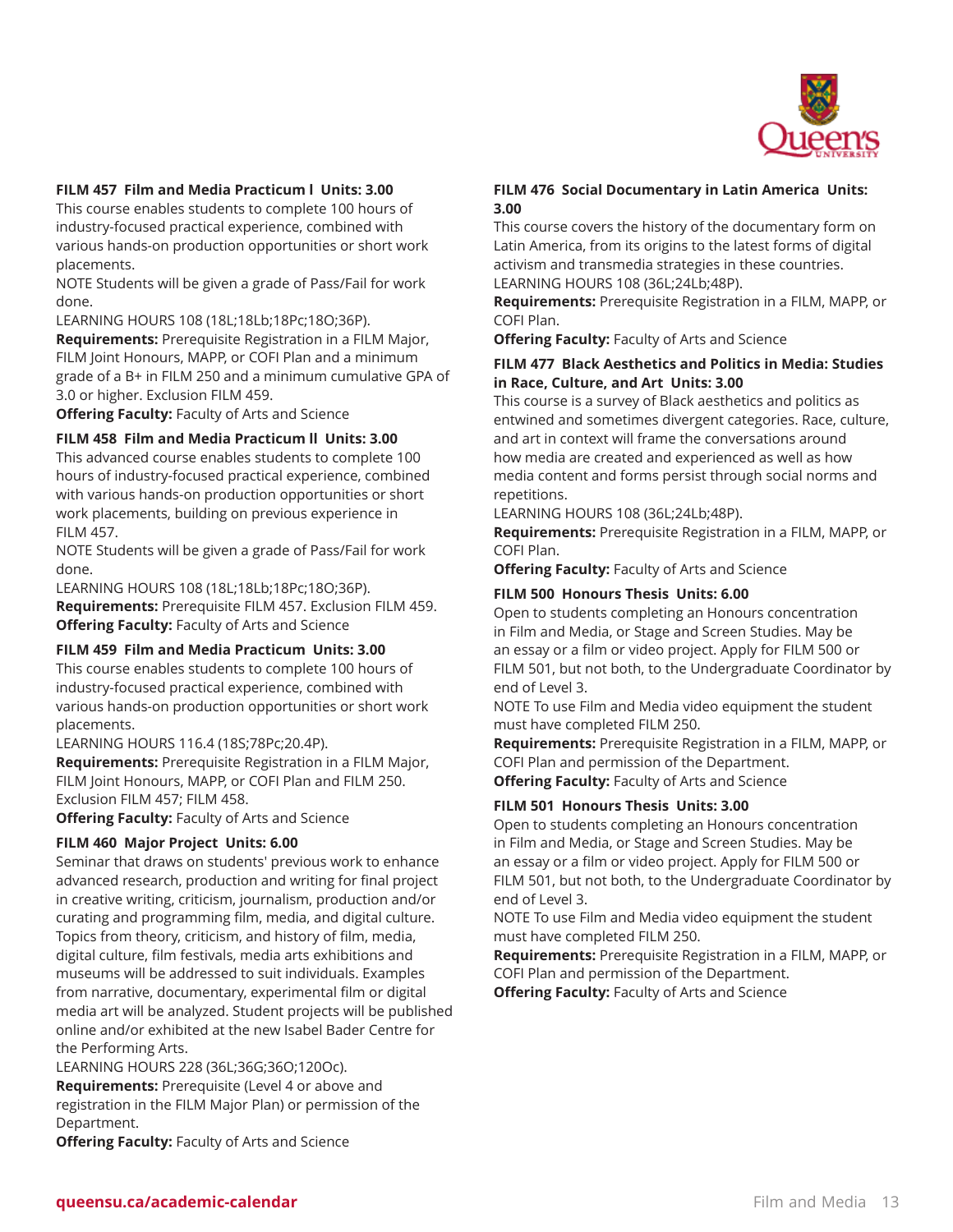

#### **FILM 510 Directed Studies Units: 6.00**

Open to students completing an Honours concentration in Film and Media, or Stage and Screen Studies. Enables a student to pursue an area of study not covered in regularly offered courses. Applicants must obtain approval of the Undergraduate Coordinator and supervising instructor. NOTE To use Film and Media video equipment the student must have completed FILM 250.

**Requirements:** Prerequisite Registration in a FILM, MAPP, or COFI Plan and permission of the Department. **Offering Faculty:** Faculty of Arts and Science

## **FILM 511 Directed Studies Units: 3.00**

Open to students completing an Honours concentration in Film and Media, or Stage and Screen Studies. Enables a student to pursue an area of study not covered in regularly offered courses. Applicants must obtain approval of the Undergraduate Coordinator and supervising instructor. NOTE To use Film and Media video equipment the student must have completed FILM 250.

**Requirements:** Prerequisite Registration in a FILM, MAPP, or COFI Plan and permission of the Department. **Offering Faculty:** Faculty of Arts and Science

**FILM 594 Independent Study Units: 3.00 Offering Faculty:** Faculty of Arts and Science

**FILM 595 Independent Study Units: 6.00 Offering Faculty:** Faculty of Arts and Science

**FILM 596 Independent Study Units: 12.00 Offering Faculty:** Faculty of Arts and Science

**FILM 597 Independent Study Units: 18.00**

**Offering Faculty:** Faculty of Arts and Science

#### **Media and Performance Production (MAPP) MAPP 200 Media and Performance I Units: 3.00**

This introductory course explores the integration of media and performance across a variety of contexts beyond traditional theatre and film. Students will be introduced to key theoretical concepts through which media and performance intersect, and will mobilize these concepts through their own original intermedial performance projects. NOTE Administered by the Department of Film and Media LEARNING HOURS 120 (24S;36G;60P).

**Requirements:** Prerequisite Registration in a MAPP, FILM, DRAM, MUSC, or MUTH plan.

**Offering Faculty:** Faculty of Arts and Science

## **MAPP 300 Media and Performance II Units: 3.00**

The course explores the relationship between different media within and across traditional domains such as theatre, film, art, dance, and music. It also focuses on the multiplicity of interactive forms that encompass digital media, by studying digital media practices beyond changing art forms, commercial, and non-profit realms.

NOTE Administered by the Department of Film and Media LEARNING HOURS 120 (24S;36G;60P).

**Requirements:** Prerequisite Registration in a MAPP, FILM, DRAM, MUSC, or MUTH plan. Equivalency STSC 339/3.0. **Offering Faculty:** Faculty of Arts and Science

## **MAPP 311 Sound Production Units: 3.00**

A production class exploring the formal concepts, historical underpinnings, and technical tools used in the production of independent sound works, or in the production of more elaborate sound components for video, film or theatrical projects.

NOTE Administered by the Department of Film and Media. LEARNING HOURS 123 (36S;15Lb;72P).

**Requirements:** Prerequisite Registration in a MAPP, FILM, DRAM, MUSC, or MUTH plan. Equivalency IDIS 311/3.0. **Offering Faculty:** Faculty of Arts and Science

#### **MAPP 395 Internship Units: 3.00**

Students can apply to undertake a practical internship in media or performance production, criticism, or curatorship. Approval will depend on the quality of the proposal and the academic record of the applicant. It is the responsibility of students, not the departments, to arrange internships. Internships can be completed in any academic term. NOTE Students will be given a grade of Pass/Fail for work done.

LEARNING HOURS 120 (120I).

**Requirements:** Prerequisite Registration in the MAPP Specialization and permission of the Department. Exclusion DRAM 395; FILM 395; MUSC 395; MUTH 395; MUTH 396. **Offering Faculty:** Faculty of Arts and Science